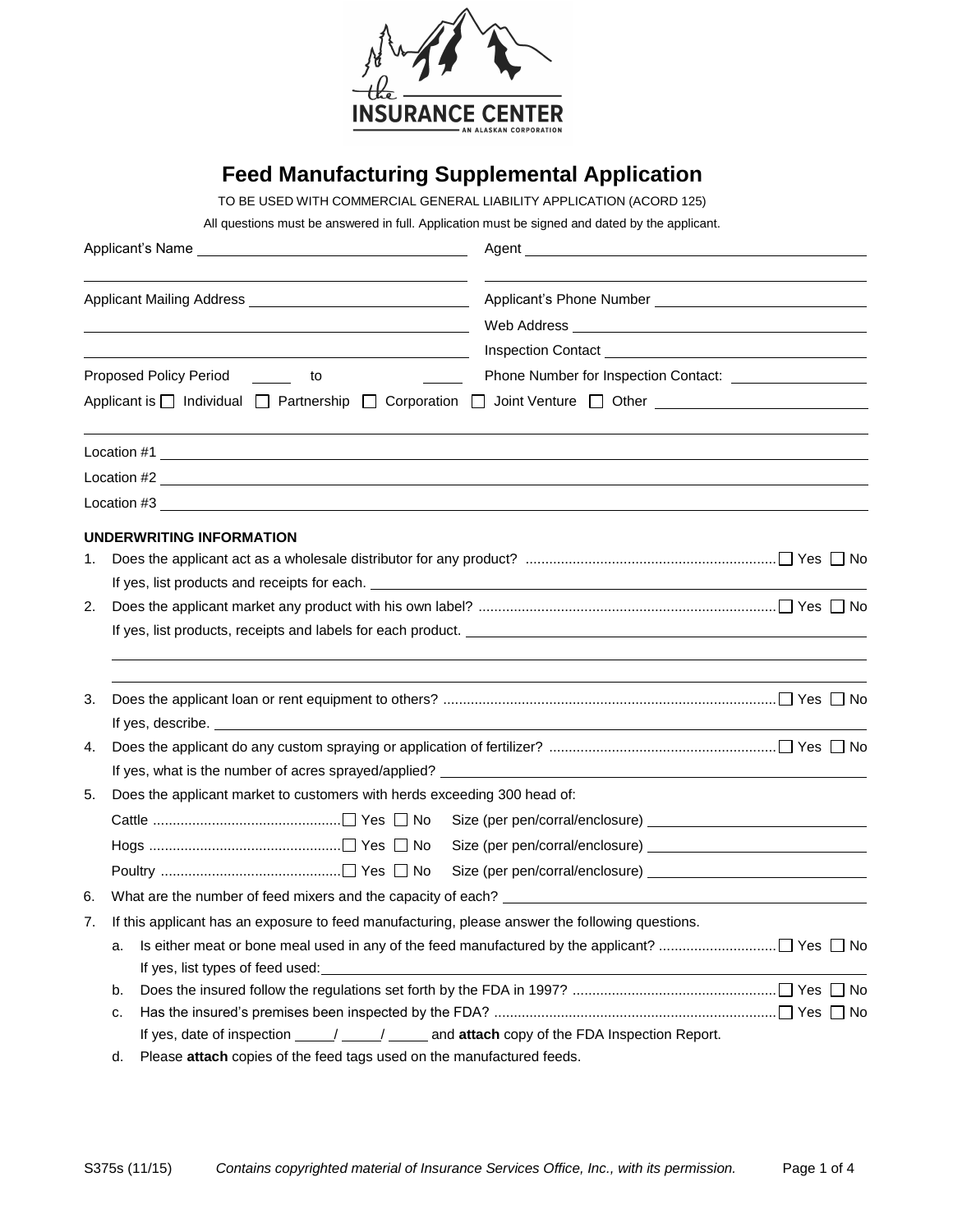## **UNDERWRITING INFORMATION (Continued)**

8. Total sales for prior year (Total sales must equal breakdown) \$

| <b>COMMODITY</b>                                                                    | <b>ANNUAL GROSS SALES</b>                                                                                                                                                                                                                                                                                                                                                                                                |
|-------------------------------------------------------------------------------------|--------------------------------------------------------------------------------------------------------------------------------------------------------------------------------------------------------------------------------------------------------------------------------------------------------------------------------------------------------------------------------------------------------------------------|
|                                                                                     | $\frac{1}{2}$                                                                                                                                                                                                                                                                                                                                                                                                            |
|                                                                                     | $\begin{array}{c c c c c c} \hline \texttt{S} & \texttt{S} & \texttt{S} & \texttt{S} & \texttt{S} & \texttt{S} & \texttt{S} & \texttt{S} & \texttt{S} & \texttt{S} & \texttt{S} & \texttt{S} & \texttt{S} & \texttt{S} & \texttt{S} & \texttt{S} & \texttt{S} & \texttt{S} & \texttt{S} & \texttt{S} & \texttt{S} & \texttt{S} & \texttt{S} & \texttt{S} & \texttt{S} & \texttt{S} & \texttt{S} & \texttt{S} & \texttt{$ |
|                                                                                     | $\frac{1}{2}$                                                                                                                                                                                                                                                                                                                                                                                                            |
|                                                                                     | $\begin{array}{c c c c c c} \hline \texttt{S} & \texttt{S} & \texttt{S} & \texttt{S} & \texttt{S} & \texttt{S} & \texttt{S} & \texttt{S} & \texttt{S} & \texttt{S} & \texttt{S} & \texttt{S} & \texttt{S} & \texttt{S} & \texttt{S} & \texttt{S} & \texttt{S} & \texttt{S} & \texttt{S} & \texttt{S} & \texttt{S} & \texttt{S} & \texttt{S} & \texttt{S} & \texttt{S} & \texttt{S} & \texttt{S} & \texttt{S} & \texttt{$ |
|                                                                                     |                                                                                                                                                                                                                                                                                                                                                                                                                          |
|                                                                                     | $\frac{1}{2}$                                                                                                                                                                                                                                                                                                                                                                                                            |
| LPG $(\#$ gals.                                                                     | $\frac{1}{2}$                                                                                                                                                                                                                                                                                                                                                                                                            |
| Chemicals, Anhydrous Ammonia and Fertilizer                                         | $\frac{1}{2}$                                                                                                                                                                                                                                                                                                                                                                                                            |
| Chemicals, Anhydrous Ammonia and Fertilizer<br>sold by Custom Application including | $\frac{1}{2}$                                                                                                                                                                                                                                                                                                                                                                                                            |
| Other: (explain below)                                                              |                                                                                                                                                                                                                                                                                                                                                                                                                          |
| Explain:                                                                            |                                                                                                                                                                                                                                                                                                                                                                                                                          |

9. Does the applicant have storage tanks? ......................................................................................................... Yes No

If yes, complete the chart regarding tank exposures.

| <b>STORAGE TANKS - GENERAL INFORMATION</b> |                 |            |                                                            |                                                              |                                               |                                 |                                |                         |
|--------------------------------------------|-----------------|------------|------------------------------------------------------------|--------------------------------------------------------------|-----------------------------------------------|---------------------------------|--------------------------------|-------------------------|
| Loc#                                       | <b>CAPACITY</b> | <b>AGE</b> | <b>ABOVE</b><br><b>OR</b><br><b>BELOW</b><br><b>GROUND</b> | ON<br><b>SADDLES</b><br>OR<br><b>CONCRETE</b><br><b>PADS</b> | TYPE OF<br><b>MONITORING</b><br><b>SYSTEM</b> | <b>CONSTRUCTION</b><br>OF TANKS | <b>CONSTRUCTION</b><br>OF DIKE | <b>FENCED</b><br>YES/No |
|                                            |                 |            |                                                            |                                                              |                                               |                                 |                                |                         |
|                                            |                 |            |                                                            |                                                              |                                               |                                 |                                |                         |
|                                            |                 |            |                                                            |                                                              |                                               |                                 |                                |                         |
|                                            |                 |            |                                                            |                                                              |                                               |                                 |                                |                         |
|                                            |                 |            |                                                            |                                                              |                                               |                                 |                                |                         |
|                                            |                 |            |                                                            |                                                              |                                               |                                 |                                |                         |
|                                            |                 |            |                                                            |                                                              |                                               |                                 |                                |                         |
|                                            |                 |            |                                                            |                                                              |                                               |                                 |                                |                         |
|                                            |                 |            |                                                            |                                                              |                                               |                                 |                                |                         |
|                                            |                 |            |                                                            |                                                              |                                               |                                 |                                |                         |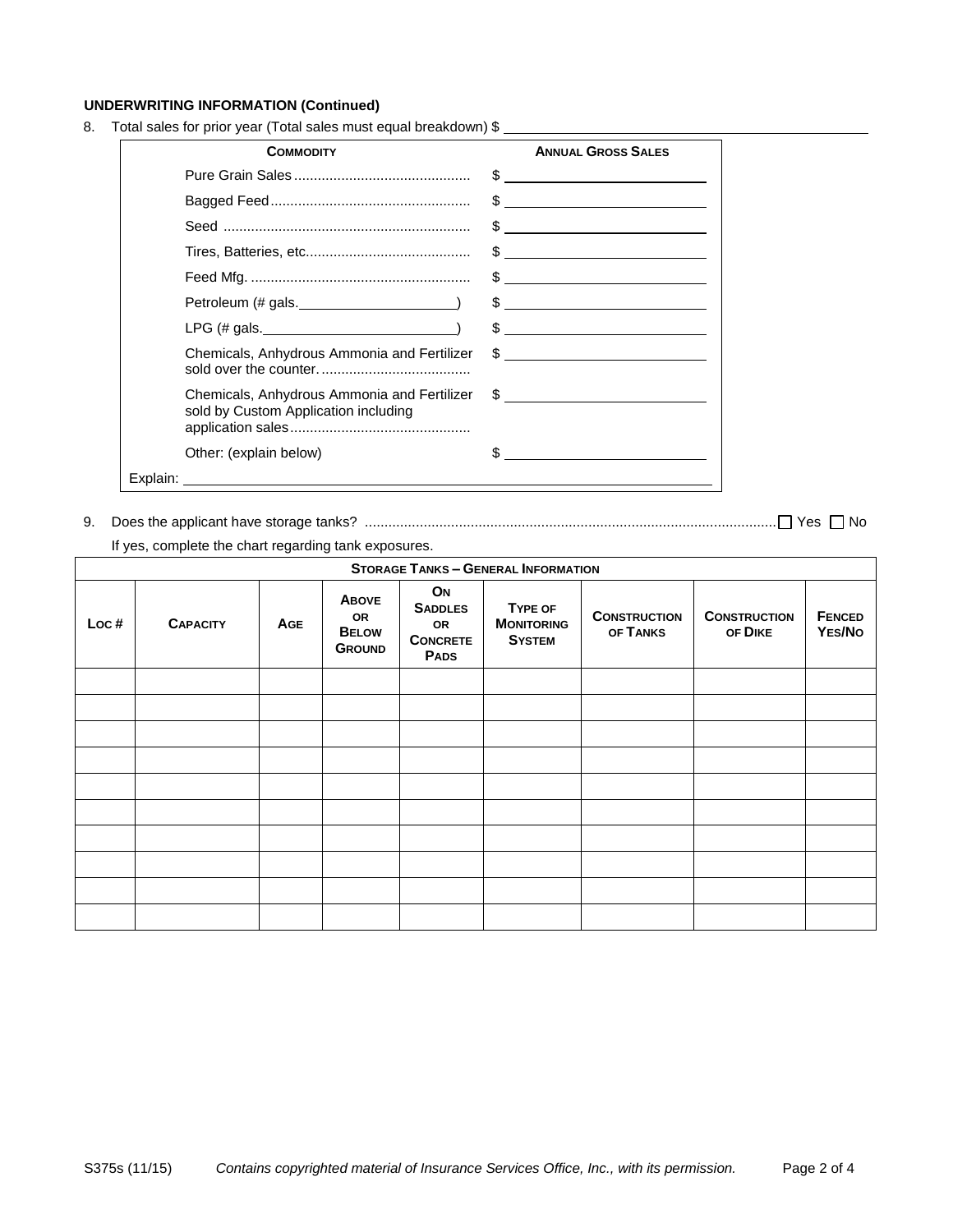### **STORAGE TANKS – GENERAL INFORMATIOM (CONTINUED)**

#### **LIST EACH TANK SEPARATELY.**

| If yes, give complete description of exposures. |  |  |  |  |  |
|-------------------------------------------------|--|--|--|--|--|
|                                                 |  |  |  |  |  |
|                                                 |  |  |  |  |  |

b. Using a separate piece of paper, draw a diagram indicating location of each tank and distance between tanks, the type of property on all four sides of each location including the distance in feet from the tanks.

#### **PLEASE READ BELOW AND COMPLETE SIGNATURE BLOCK ON LAST PAGE**

I have reviewed this application for accuracy before signing it. As a condition precedent to coverage, I hereby state that the information contained herein is true, accurate and complete and that no material facts have been omitted, misrepresented or misstated. I know of no other claims or lawsuits against the applicant and I know of no other events, incidents or occurrences which might reasonably lead to a claim or lawsuit against the applicant. I understand that this is an application for insurance only and that completion and submission of this application does not bind coverage with any insurer.

**IMPORTANT NOTICE:** As part of our underwriting procedure, a routine inquiry may be made to obtain applicable information concerning character, general reputation, personal characteristics, and mode of living. Upon written request, additional information as to the nature and scope of the report, if one is made, will be provided.

#### **FRAUD STATEMENT FOR THE STATE(S) OF:**

**Alabama, Alaska, Arizona, Arkansas, California, Connecticut, Delaware, District of Columbia, Georgia, Idaho, Illinois, Indiana**, **Iowa, Louisiana**, **Massachusetts**, **Michigan**, **Minnesota, Mississippi**, **Missouri**, **Montana**, **Nebraska**, **Nevada, New Hampshire**, **North Carolina**, **North Dakota**, **Rhode Island, South Carolina**, **South Dakota**, **Texas**, **Utah**, **Vermont**, **West Virginia**, **Wisconsin**, **Wyoming**: Any person who knowingly presents a false or fraudulent claim for payment of a loss or benefit or knowingly presents false information in an application for insurance is guilty of a crime and may be subject to fines and confinement in prison.

**Colorado:** It is unlawful to knowingly provide false, incomplete, or misleading facts or information to an insurance company for the purpose of defrauding or attempting to defraud the company. Penalties may include imprisonment, fines, denial of insurance, and civil damages. Any insurance company or agent of an insurance company who knowingly provides false, incomplete, or misleading facts or information to a policyholder or claimant for the purpose of defrauding or attempting to defraud the policyholder or claimant with regard to a settlement or award payable from insurance proceeds shall be reported to the Colorado Division of Insurance within the Department of Regulatory Agencies.

**Florida:** Any person who knowingly and with intent to injure, defraud or deceive any insurer files a statement of claim or an application containing any false, incomplete, or misleading information is guilty of a felony of the third degree.

**Hawaii:** Intentionally or knowingly misrepresenting or concealing a material fact, opinion or intention to obtain coverage, benefits, recovery or compensation when presenting an application for the issuance or renewal of an insurance policy or when presenting a claim for the payment of a loss is a criminal offense punishable by fines or imprisonment, or both.

**Kansas:** Any person who commits a fraudulent insurance act is guilty of a crime and may be subject to restitution, fines and confinement in prison. A fraudulent insurance act means an act committed by any person who, knowingly and with intent to defraud, presents, causes to be presented or prepares with knowledge or belief that it will be presented to or by an insurer, purported insurer or insurance agent or broker, any written, electronic, electronic impulse, facsimile, magnetic, oral or telephonic communication or statement as part of, or in support of, an application for insurance, or the rating of an insurance policy, or a claim for payment or other benefit under an insurance policy, which such person knows to contain materially false information concerning any material fact thereto; or conceals, for the purpose of misleading, information concerning any fact material thereto.

**Kentucky, Ohio, Pennsylvania:** Any person who knowingly and with intent to defraud any insurance company or other person files an application for insurance containing any materially false information or